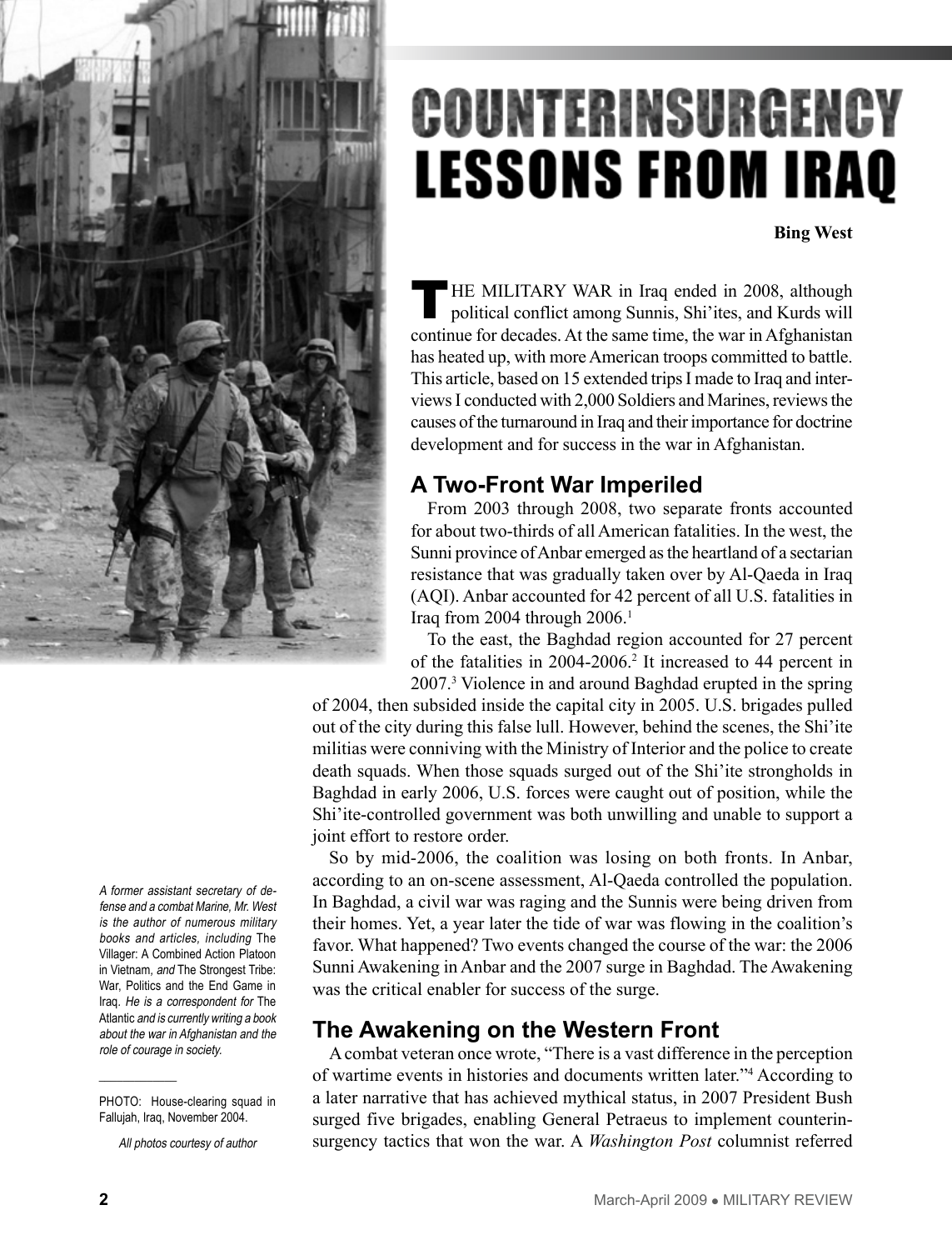to Petraeus as the "Savior of Anbar."5 Such myths encourage over-simplified, wrong-headed theories about a similar tribal uprising in Afghanistan. The facts about Anbar are more complicated.

Throughout the war, Anbar was an economy of force operation. In 2005, the 22,000 Marines and 5,000 Soldiers in Multi-National Force West (MNF-W), under the operational control of the Marine Expeditionary Force (MEF), accounted for one-fifth of U.S. forces in Iraq and two-fifths of the casualties. Anbar, according to conventional wisdom a vast land occupied by truculent tribes, would be the last province to be pacified.

A rocky road led to the Awakening. In early 2004, several key Anbar sheiks agreed to support the fledgling Iraqi government, but then refused to send their tribesmen to training centers north of Baghdad. Anbaris, they declared, would not leave Anbar. Then in May of 2004, the MEF rashly allowed local insurgents to form the so-called "Fallujah Brigade" in order to control the city of Fallujah. Al-Qaeda quickly took over, forcing 10 U.S. battalions to return in late 2004 to retake the city, amidst much destruction.

Starting in late 2005, the MEF deployed about 40 company-sized combat bases in a clear-and-hold strategy to control six cities and the surrounding farmlands. But this yielded only grudging gains and steady casualties. Several tentative offers by Sunnis to raise their own militias were firmly rejected. In early 2006, the sheiks in Ramadi did agree that their followers could join the Iraqi Army and police force. Al-Qaeda responded by murdering several sheiks and killing over 50 recruits. Things looked bleak in Anbar, while to the east, Baghdad was falling apart. In Washington, many in the press and the administration believed the war was lost.

Then in September of 2006, Sheik Abu Risha Sattar declared a tribal rebellion against Al-Qaeda. Sattar's initiative, supported by Colonel Sean McFarland, was the third try by Sunnis to throw off Al-Qaeda's yoke. This time, the effort caught hold, due mainly to Sattar's dynamism. His rallying cry touched a responsive nerve among the population and legitimized a hundred bottom-up partnerships among local leaders (Iraqi battalion commanders, police chiefs, and tribal leaders) and U.S. commanders at battalion level and below. The Awakening de-legitimized the tribal members

## *The facts about Anbar are more complicated.*

who were attacking Americans or were affiliated with Al-Qaeda.

In a brilliant analysis, Jonathan Schroden of the Center for Naval Analyses detailed how the insurgents lost the initiative. Incidents of violence in Anbar plummeted from over 450 per month in late 2006 to fewer than 100 by mid-2007.6 U.S. fatalities in Anbar fell from 43 percent of the total in 2006 to  $17$  percent in  $2007$ .<sup>7</sup> From late  $2006$  onwards, coalition and Iraqi forces initiated a majority of the contacts in Anbar.8 The number of tips from the citizens, sensing Al-Qaeda was being driven out, skyrocketed, while Sunni recruits for the police and the army (with assurances of assignment inside Anbar) exceeded the number of openings.<sup>9</sup>

Other factors contributed to this success. The city of Haditha swung over because a special operations team brought back a tough police chief whose tribe was resented but feared by the locals, and because an earth berm was thrown up around the city, restricting all vehicles.

Iraq was the world's first large-scale, vehicularborne insurgency. Al-Qaeda, Sunni resistance gangs, and Shi'ite death squads all traveled in packs



**The late Sheik Abu Risha Sattar, leader of the Awakening, in Ramadi, September 2007.**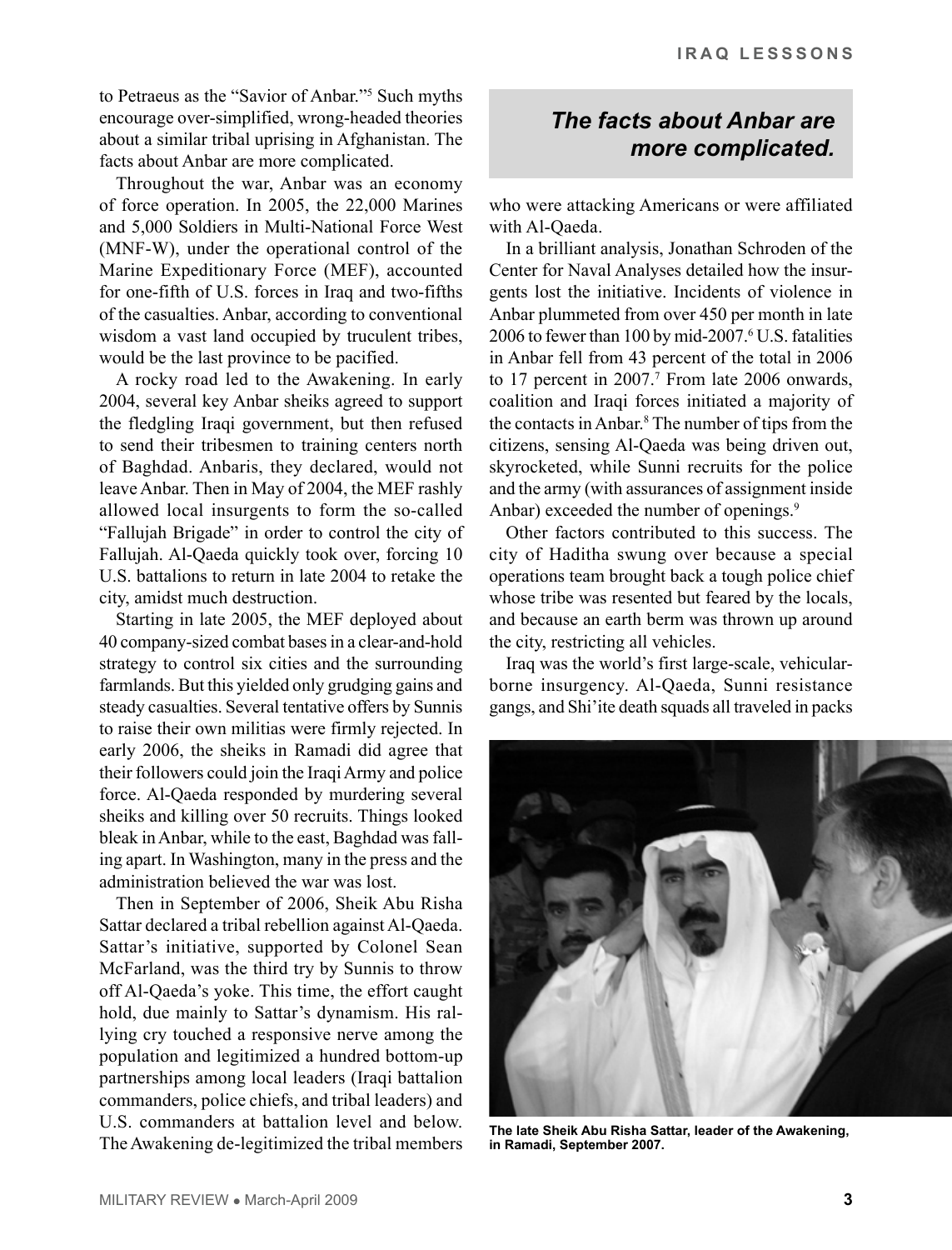of cars. Their mobility was taken away by erecting concrete walls that sealed off neighborhoods. Although this forced residents to carry food on their backs or queue up for tedious vehicle searches, it did restrict entry by outsiders. If Al-Qaeda fighters stayed inside the walls, they risked betrayal.

The capital of Anbar, Ramadi, was pacified by an American battalion commander and a police chief supported by his own tribe, vying with Sattar. Ramadi was taken back piece by piece, with barricades erected and police precincts fortified as they were reclaimed. Stubborn Fallujah finally quieted down due to a combination of a fierce police chief who had himself once been an insurgent, newly constructed barricades, Sunni neighborhood watches, and constant patrolling by American squads.

The greatest contribution of Sattar's tribal alliance occurred outside the cities, through the process of "draining the swamp." Thousands of kilometers of lush farmlands and dense undergrowth had enabled Al-Qaeda to rest and refit in the safety of that cover and concealment. But once the tribes turned, those scattered Al-Qaeda hiding places were gradually identified. The environs of Habbineah, midway between Ramadi and Fallujah, succumbed to American and Iraqi battalions in late 2006, after tribal members pointed out the Al-Qaeda sympathizers. In 2007, the surge strategy infused another 2,000 troops into the Tharthar region of northeast Anbar. While this was a helpful clean-up measure, the war in Anbar had already been won. The dominant variable that led to success on the western front was the change of sentiment within the Sunni population.

#### **The Surge on the Eastern Front**

The nascent change in Sunni attitude was dimly appreciated in Washington during the fall of 2006. The National Security Council staff, independent of a lethargic Pentagon, crafted a strategy to change the dynamic of a war that seemed on the verge of being lost. Surging more troops, the NSC staff believed, would signal that Bush was determined to prevail.

By mid-December of 2006, Lieutenant General Raymond Odierno, who had just taken over as III Corps commander, had decided on a two-pronged "gap strategy" for the eastern front. He would use about half the troops of the surge to flush Al-Qaeda from the farmlands that ringed Baghdad. The other half would join U.S. forces already inside Baghdad

*The greatest contribution of Sattar's tribal alliance occurred outside the cities, through the process of "draining the swamp."*

and protect the population, filling the gap caused by the absence of Iraqi security forces. Odierno and Petraeus, who would not take over until February, put on a full-court press aimed at the Pentagon to ensure they would receive five additional brigades.

As in Anbar during 2006, a pattern of bottomup partnerships emerged in the east during 2007, shaped by four decisions at the top. As mentioned, the first two were Bush's surge and Odierno's deployment of troops in belts around Baghdad and inside the capital.

The third important decision was Petraeus' focus on protecting the population. He told me he looked for a few "big ideas" to give direction and cogency to the actions of 130,000 coalition troops. Two of these big ideas were "Don't commute to work" and "Partner with the Iraqis." He moved Soldiers out of the large bases and into Baghdad neighborhoods, especially along the fault lines where Sunnis were being driven out or where Al-Qaeda was in control. Al-Qaeda fought back against this new 24-hour presence, as evinced by the fact that the Baghdad region now accounted for 44 percent of all U.S. fatalities in 2007 as Soldiers cleared and held neighborhood after neighborhood.<sup>10</sup>

The fourth good decision was Petraeus using the Awakening as the lever to flip the war. In February of 2007, he visited Ramadi and was impressed by the thousands of Sunnis joining tribal "emergency response units." He authorized U.S. commanders across Iraq to recruit similar irregular forces. This happened only after and because U.S. companysized outposts were set up throughout Baghdad and the surrounding belts of farmlands. By 2008, U.S. battalions were paying 90,000 Iraqis, mostly Sunnis,

*Petraeus…[used] the Awakening as the lever to flip the war.*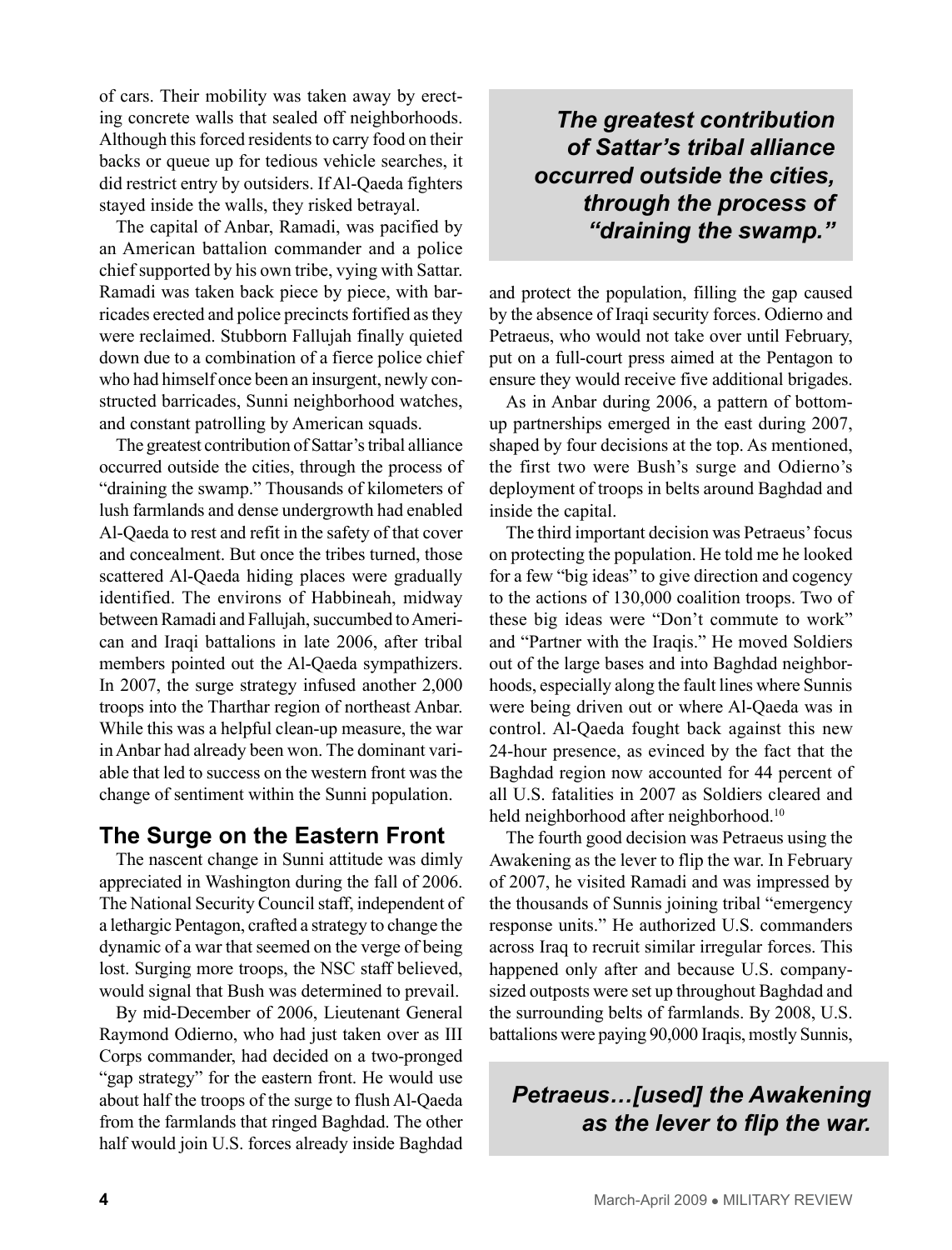who had volunteered for neighborhood watch groups called the Sons of Iraq. Al-Qaeda fled and Shi'ite death squad attacks greatly diminished.

In 2007, in Shi'ite areas under militia control like Sadr City, the population did not dare accept American protection. While using the special operations forces (SOF) to arrest the top militia leaders, Petraeus initially left those Shi'ite areas to Prime Minister Maliki to deal with. In mid-2008, Maliki impetuously attacked Sadr's militia in Basra. Fighting spread also to Sadr City. Petraeus dispatched U.S. Special Forces, intelligence assets, and close air support to aid the Iraqi Army. Sadr's militia suffered heavy losses, with many of its leaders fleeing to Iran.

In his book *The War Within*, Bob Woodward claims the turnaround was

due largely to SOF with a super-secret device that attrited Al-Qaeda leadership.<sup>11</sup> With authority to operate wherever it chose in Iraq, SOF did achieve remarkable results, accounting for the death or capture of perhaps 70 percent of high value targets. But, had it not been for the combat outposts, police precincts, and security forces among the population the essence of the Petraeus/Odierno operational strategy—Al-Qaeda could continuously replace its losses. SOF were necessary, but they were not the critical factor. In sum, on both the western and eastern fronts, deploying American troops among the population and forging bottom-up partnerships with Iraqi battalions, police, and Sunni neighborhood groups—including former insurgents—turned the war around.

#### **Implications for Doctrine**

Success on the ground validated the doctrinal keystone of protecting the population. Field Manual (FM) 3-24, *Counterinsurgency*, goes much further, however. It states that "Soldiers and Marines are expected to be nation builders as well as warriors rebuilding infrastructure and basic services…[to] facilitate establishing local governance and the rule of law."<sup>12</sup> The fundamental problem with that expectation is that it is written as if U.S. commanders had the authority or power to persuade the host nation's leaders to carry out benevolent Western tenets. But



**Skirmish in Adamiah district of Baghdad, August 2007.**

we are not colonialists with power to accomplish those tasks. Instead, we gave back sovereignty in both Iraq and Afghanistan. Our Soldiers cannot build those nations. With limited leverage, they can only advise.

The companion to FM 3-24, FM 3-07 *Stability Operations*, also stresses nation building, economic development, good governance, and delivery of services, especially SWET (sewers, water, electricity, and trash removal).<sup>13</sup> It also emphasizes security "based on democratic norms and underpinned by international human rights principles."14

While these are laudable, are they necessary for military success?

### **Economic Development Oversold**

Field Manual 3-24 followed in the tradition of David Galula. While at Harvard in 1962, Galula, a retired French officer, wrote a treatise on counterinsurgency in Algeria. Galula's slim book advocated Rousseau's philosophy of government, asserting that an insurgency is defeated when the government protects the population and remedies its complaints.

Galula did not address the fact that an insurgency is usually defeated by controlling—not protecting the population. In 1921, the British did not protect the Irish population from the Irish Republican Army.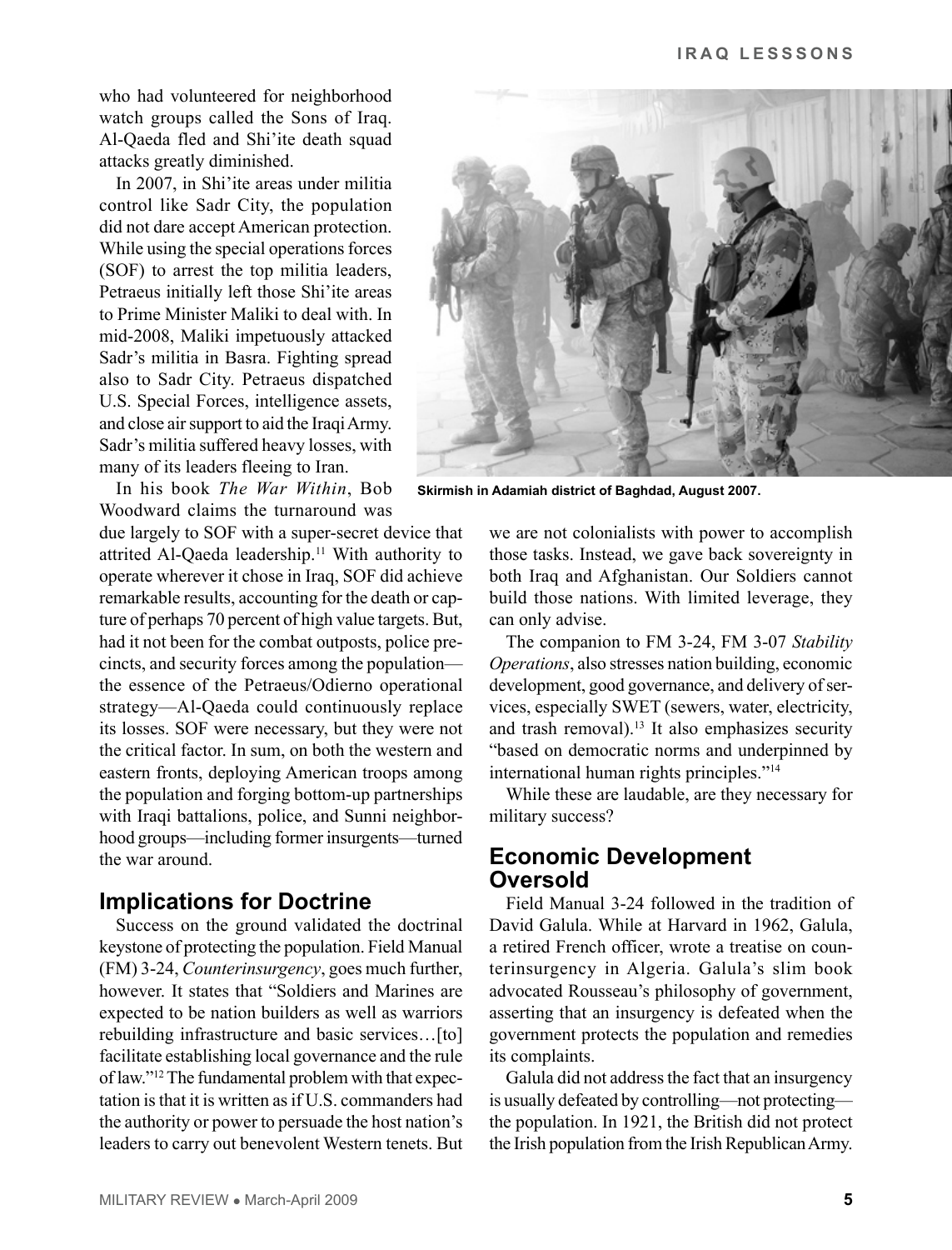## *Galula did not address the fact that an insurgency is usually defeated by controlling not protecting—the population.*

Rather, the Irish population reviled the British forces. The goal of Great Britain was to control the Irish, not to protect them. Similarly, Galula's theory would not have enabled the French to maintain control in either Vietnam or Algeria, because the insurgents there wanted freedom from the French.

Chinese farmers in Malaya in the 1950s were fenced in during the insurgency, not wooed with economic projects. The Viet Cong were largely defeated by 1970, while the vast majority of South Vietnamese remained subsistence farmers, bereft of economic aid and free electric power. But because Galula conjoins military power with benevolent service to the people, his theory accords with Western liberal political thought, regardless of actual historical events.

Similar to Galula's achievement in persuading academics, the theories espoused in FM 3-24, *Counterinsurgency*, persuaded the mainstream media that General Petraeus's forthcoming campaign in



Baghdad was righteous. The FM appealed to liberals because it posited the concept of war without blood. Enemies were converted rather than killed. It was the only FM ever accorded a *New York Times* book review, written by a Harvard professor.

The proselytizing strength of the FM, however, was its operational weakness. In terms similar to Galula's economic determinism, both the counterinsurgency and stability operations FMs argued that if a government dispensed to a population projects, money, and free services—along with security then the people would reciprocate by rejecting an insurgency's cause, be it political, religious, or nationalistic. In Iraq, every American brigade began to work along four lines of operation: economy, governance, security, and services. Together, these four lines, undertaken by Soldiers and Marines who had volunteered and had been trained for only the security mission, comprised "nation building."

In fact, economic development played a scant role. The U.S. spent more than \$50 billion on reconstruction projects that produced no enduring change in popular opinion.15The brigades dispensed another \$3 billion through the Commanders' Emergency Response Program with the intent to buy or lease local goodwill, which would work against the insurgents. General Peter Chiarelli wrote an article for *Military Review* arguing that when U.S. Soldiers dug sewers in Sadr City in late 2004, U.S. casualties fell.16 But the increase in sewers or other services did not prevent the militia from killing Americans in subsequent years.

In Iraq, provincial reconstruction teams have become proficient at the district level, and brigade commanders point with pride to flourishing markets. There is a role for such undertakings because our military is not uncaring, not because economic development is essential for a military campaign. The Pentagon, however, has reached a different conclusion, stressing a deepening investment in development and urging that other government agencies—the State Department, USAID, the Department of Agriculture, the Department of Energy, et al.—be attached to the brigades without questioning whether the fundamental goal—handing out free goods—achieves its intent of winning hearts and minds. The military should rigorously analyze what value reconstruction teams add to its mission accomplishment, and at what level of funding. **"Sons of Iraq" near Taji, July 2008.**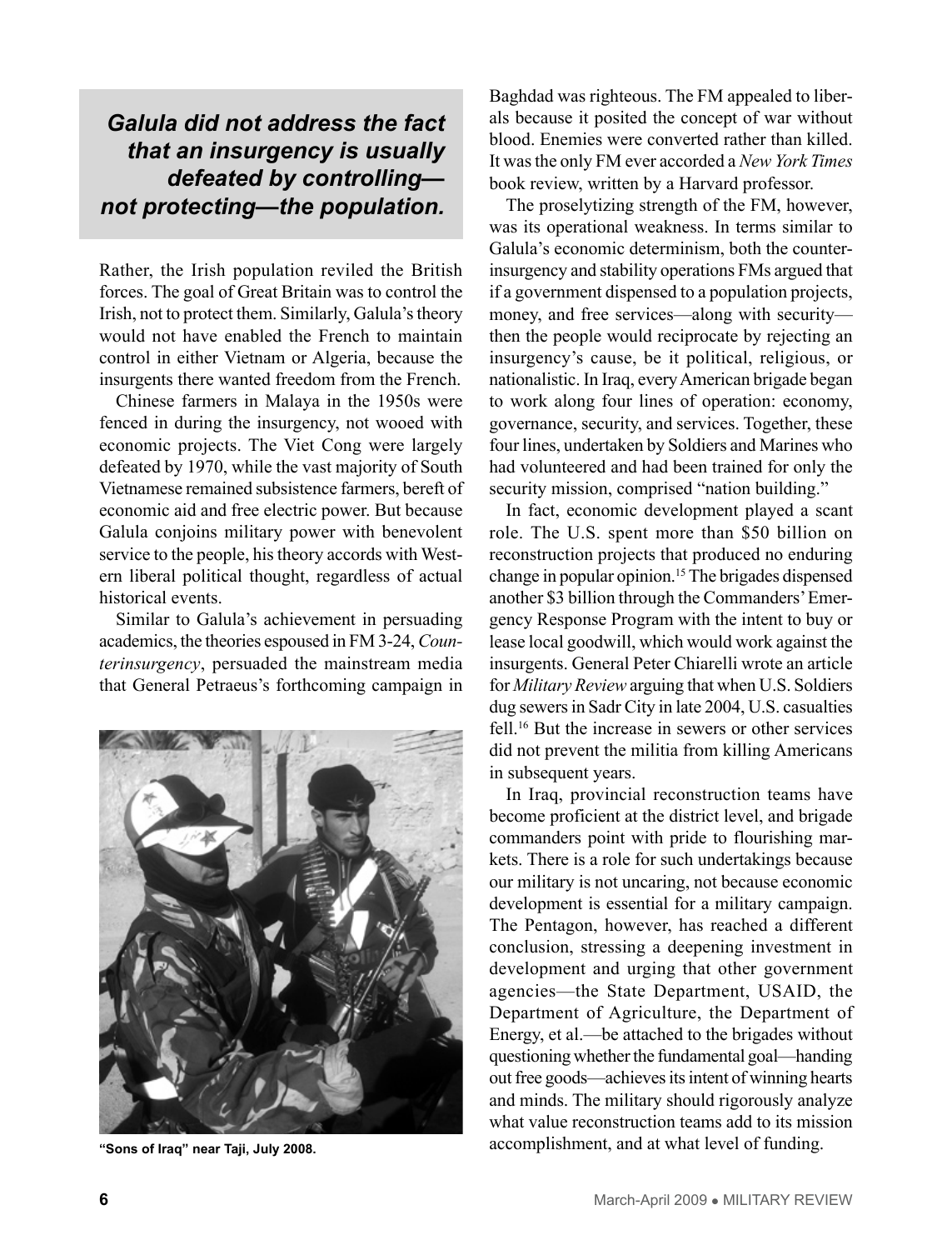#### **No Rule of Law**

Our doctrine calls for "the rule of law," but does not define the term. Iraq was the first insurgency where the number of insurgents captured vastly exceeded the number killed. In 2003-2004, we locked up many of the wrong people and antagonized hundreds of thousands. By 2006, we had veered the other way, releasing too many who were guilty. Four out of five detainees were released within a few days. Of those sent to jail, the average length of imprisonment was less than a year. The troops resented the resulting "catch and release" system.

By 2008, the U.S. military had a practical system for sorting out the 15,000 or more prisoners in American custody. At least 5,000 were judged too dangerous to be released. We couldn't risk handing them over to a corrupt and intimidated Iraq judiciary system with a 95 percent release rate. It is meaningless to enshrine the rule of law as doctrine and not dare to trust it in practice. We failed to institute a rule of law in Iraq because we lacked the authority.

The rule of law is a mess in terms of rulings by the American as well as the Iraqi judiciary. Within the U.S. Congress and the Supreme Court, there was no consensus about what to do with men in civilian clothes who killed American Soldiers. The 200-odd prisoners held in Guantanamo were accorded rights similar to American citizens charged with crimes inside the U.S. But no one wanted to extend that ruling to the thousands we held in Iraq and Afghanistan.

American officials are pressing rule of law upon non-Western countries when we cannot define it for ourselves. In these circumstances, any enemy who wears a uniform while fighting us is foolish. He gains many advantages by posing as a civilian.

#### **Nation building Remains an Open Issue**

The FMs argue that we must build a democratic nation in our image in order to quell an insurgency. The Chairman of the Joint Chiefs of Staff has said an insurgency cannot be defeated by killing the insurgents, indicating that nation building is the solution.

In Iraq, the war is over, but nation building remains a work in progress, with our diplomats trying to moderate the Shi'ite preference for a tyranny of the democratic majority. Ironically, our commanders in Iraq are the ombudsmen for the Sunnis who earlier had opposed them. How Sunni-Shi'ite relations evolve will have less to do with us with each passing year, given the new, stringent Status of Forces Agreement.

Few people change character in middle age. Our advisers dealt with middle-aged officers who were crooks and incompetents before the war, including one Iraqi Defense Minister who stole hundreds of millions of dollars. Our doctrine offered scant advice about how to root out thievery or a reluctance to close with the enemy.

An effective host-nation military rests on the selection of good leaders. The Marine Corps *Small Wars Manual*, a counterinsurgency classic, stipulated that American NCOs would choose the leaders of the host-nation gendarmerie. In Vietnam, Special Forces A teams and the Marine combined action platoons exerted significant influence in selecting local leaders. Galula insisted that "the most important function of the counterinsurgents, an indispensable step toward consolidating their gains, is to select new leaders from among the population."17

The dilemma the American military never resolved was reconciling its ethics with the behavior of those it put in power. Colonel Juan Ayala, after serving as the senior adviser to the 1st Iraqi Division, wrote: "Corruption exists. The Iraqis know that we know. *They know we would never condone it or report it if we saw it.* Never overt, the rank and file complain about it… It can't be viewed through American eyes. It has been part of life since the sands of Mesopotamia… Seeking corruption would distract mission focus, severely strain sensitive personal relations, and worse, compromise our force protection posture (meaning there would be retaliation)."18

General John Abizaid, then commander of Central Command, strongly disagreed with the colonel. Testifying before the Senate, Abizaid said, "Corruption in this part of the world is one of the great corrosive

## *In 2003-2004, we locked up many of the wrong people and antagonized hundreds of thousands.*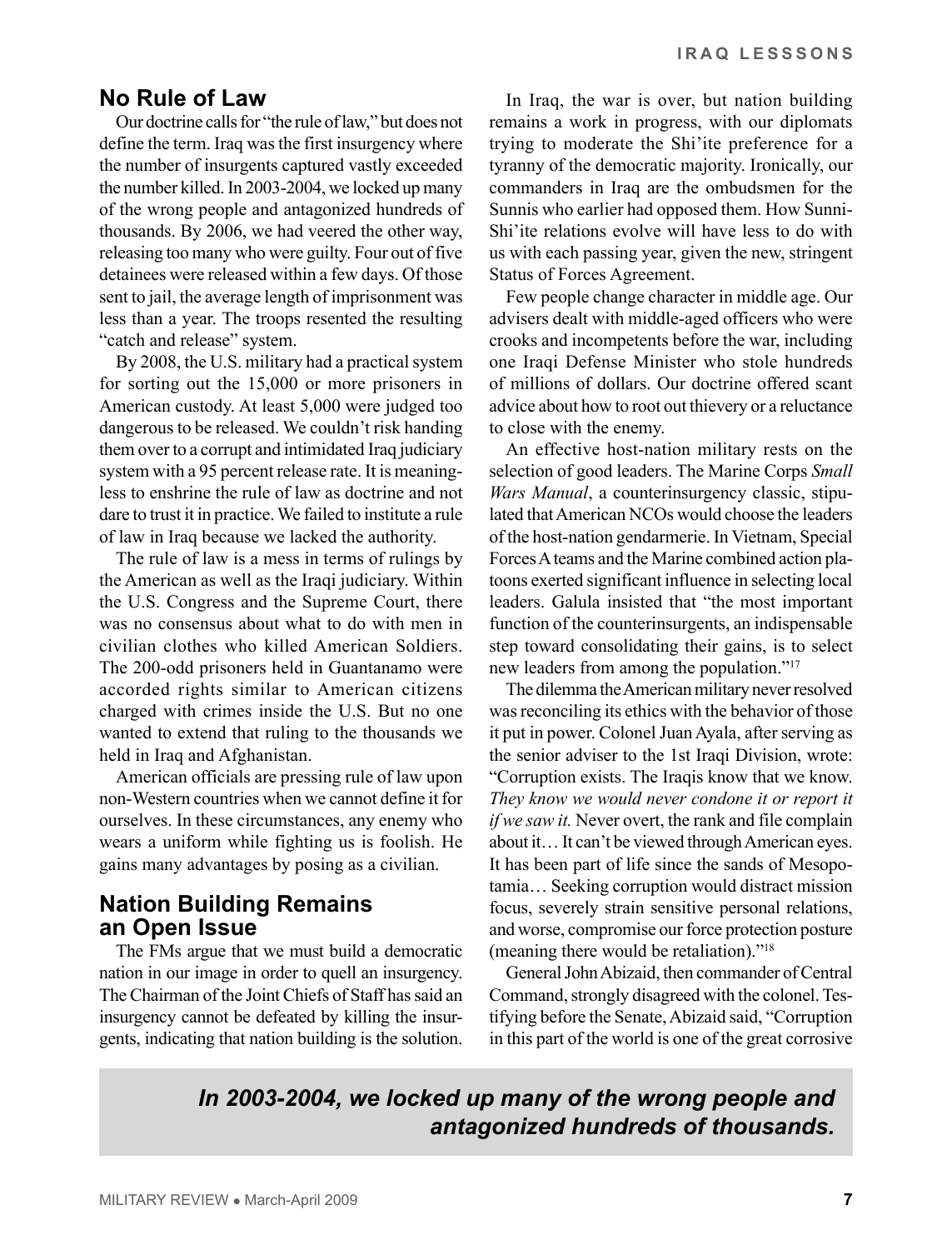influences that causes extremism to flourish." Yet the senior generals never issued clear guidelines, leaving advisers not knowing how to deal with the sleaze and corruption they routinely encountered.<sup>19</sup>

When the United States first set up the host government, joint review boards for military officers could have been established. Instead, mesmerized by the word "sovereignty," we gave away our leverage over promotions in and thus the competency of the Iraqi Army. Our military should have a formal role in the military promotion system in any host nation that would not exist if Americans were not fighting and dying to sustain its sovereignty.

*…mesmerized by the word "sovereignty," we gave away our leverage over promotions in and thus the competency of the Iraqi Army.*

#### **Perseverance on the Battlefield**

Odierno and Petraeus skillfully orchestrated the deployments of the surge forces. The critical precondition was that the Sunnis were predisposed to greet the surge troops positively in 2007. This had not been the case in 2004. Al-Qaeda, resembling Robespierre's terror in 1792 France, had killed too many sheiks, empowered the criminal class, and antagonized the Sunni population. But as those tribes were not strong enough to push out Al-Qaeda, they turned to the strongest tribe then present in Iraq–the American military.

What were our Soldiers and Marines doing on the ground? It is one thing to assign a battalion to a battlespace; it is quite another to specify its tasks. Estimating a workable troop-to-task ratio is only a first-order approximation. What counts is what Soldiers can actually do once on the ground, and with what frequency.

There was no standard format for battalion operations. Although discussions with tribes, Iraqi soldiers, and police were constant, some U.S. battalions patrolled alone, some arranged set times for joint operations, and a few operated exclusively alongside Iraqis. Casualties varied among battalions, usually ranging from 5 to 30 KIA and from

80 to 300 WIA during a tour. The rough rule of thumb was that every Soldier or Marine in a line unit patrolled outside the wire at least once a day. Many units cycled between internal guard and maintenance duties and external patrols. In a rifle company, each squad conducted one dismounted or mounted six-hour patrol each day or night. That was a heavy grind after three or four months, and it was much harder for the Soldiers who were in-country for 12- to 15-month rotations than for the Marines who generally were there for 7 to 10 months.

Iraq was essentially a police war. In 2007, for instance, 7,400 enemy were reported killed, while six times that number were detained, of whom 19,000 were imprisoned for an average term of 300 days. SOF accounted for about 4,000 of those sent to prison.20 On average, each deployed conventional battalion arrested and sent an insurgent to prison every other day. Compared to police forces in the U.S., this was a very low rate of arrest, conviction, and imprisonment.

We did not do a good job of modifying military training and force structure to include police methods and measures. Soldiers are not policemen except when they have to be. About 40 percent of an urban police force is devoted to detective work, with a goal of achieving a high (over 60 percent) arrest and conviction rate for violent crimes. Human exploitation teams or other such units dedicated to investigations and interrogations at the company level composed less than 10 percent of the force. Arrests per battalion varied greatly, driven by the priorities of the commanders.

The war would have been over in a month, had the insurgents worn uniforms. Throughout history, government forces have employed a census to sort out insurgents not wearing uniforms. It is a technique enshrined in all counterinsurgency manuals. I asked a four-star general in early 2005 why there was no census, complete with fingerprints. Why, he said, that could take a year to 18 months, implying the war would be over before then.

On average, a military-aged male in the Sunni Triangle, which includes Baghdad, was stopped once or twice a year for a cursory identification check. But we never used the existing technology to take fingerprints on the spot and send a report back to a central data base for comparison with prints associated with unsolved crimes. This was the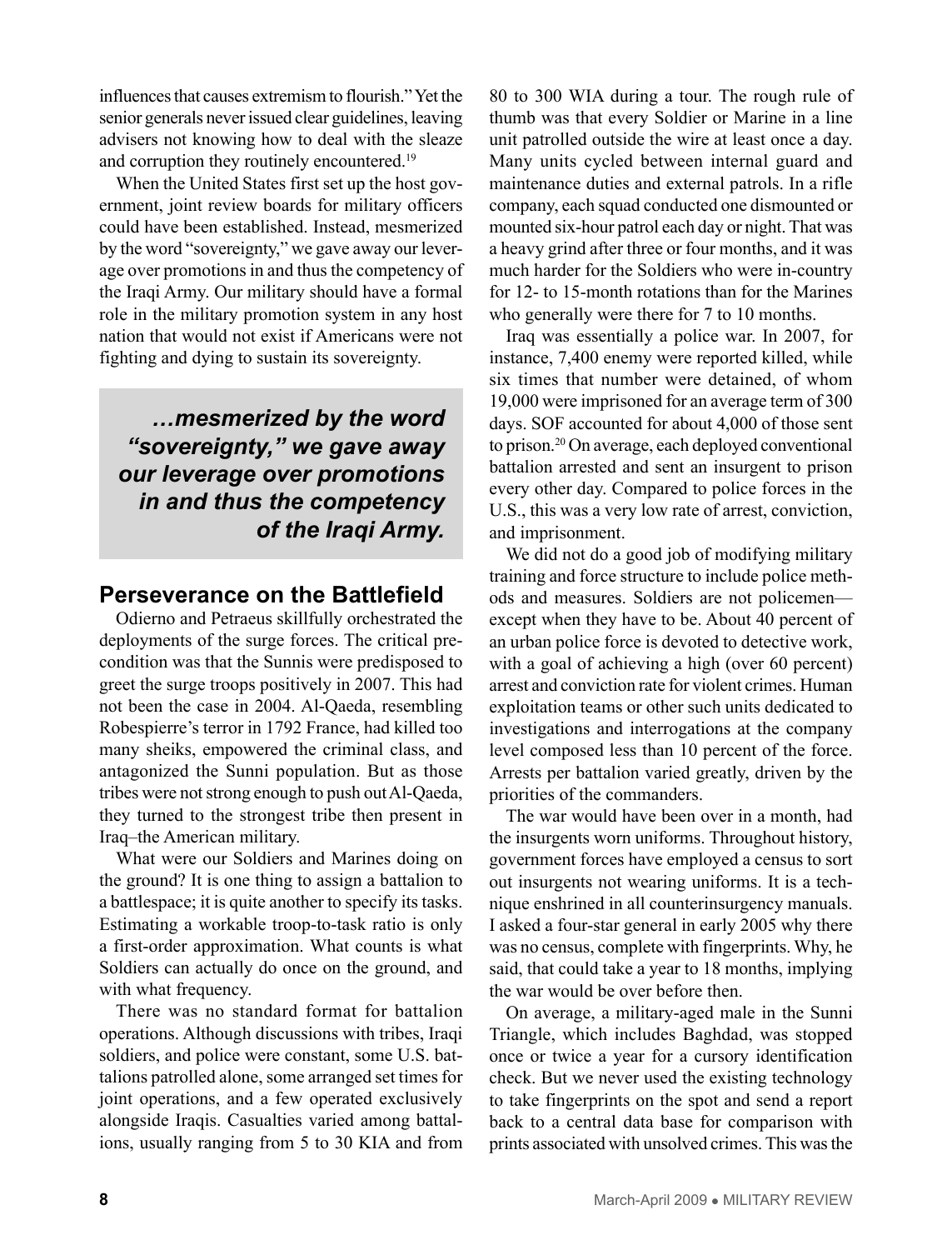single greatest technical deficiency in the war. Most rifle companies tried to construct their own local census on laptops using digital photos, spreadsheets, and Google mapping. Millions of man-hours were wasted due to a failure at the top to understand how identification of the male population was equivalent to putting uniforms on the insurgents.

Over the course of six years, I embedded with and accompanied over 60 battalions. In terms of conventional war tactics and procedures (METT-T, movement to contact tactics, immediate action drills, etc.), the similarities among units—be they armor or infantry, Army or Marine—were striking. The dissimilarity in counterinsurgency tactics was equally striking. In counterinsurgency, all politics are local, but not all tactics are local. Some tactics are superior to others.

The table below, taken from my 2006 notes, illustrates the variance outside the cities. $21$  The operating areas seem vast because once away from the riverbeds, most of the terrain is farmland or flat dirt. It was difficult to ascertain by what criteria areas of operation were assigned to battalions in the rural areas, or what the battalions were expected to accomplish. The KIA number refers to losses in the battalion over the entire tour length. Arrests refer to prisoners sent to prison, not merely detained. Making arrests that stick was not considered a primary task by our battalions.

As 2005 progressed, the tactical styles in the east and west diverged appreciably. U.S. generals in 2005 endorsed falling back to forward operating bases (FOBs) in the east because American troops were seen as an antibody that provoked resistance. The strategy of transitioning to an Iraqi lead meant pulling back. Consequently, there was less patrolling. In Baghdad, U.S. patrols (including joint patrols) fell from 970 per day in June of 2005 to 642 in February of 2006.22

Despite the shift to FOBs in the east, in Anbar to the west, small-unit patrolling from outposts inside and outside the cities continued as the norm, but at a price. With roughly equal forces, Anbar in 2006 accounted for a third more fatalities than Baghdad, where there were fewer patrols.<sup>23</sup>

At the same time, *The New Yorker* magazine, which quixotically assumed the mantle of judging counterinsurgency tactics, lauded Colonel H.R. McMaster for pacifying Tal Afar, while in Al Qaim along the Syrian border a Marine battalion achieved a similar success. In both instances, the key was combining U.S. forces with Iraqi soldiers and police in outposts among the population. Yet it was not until mid-2007 that I noticed a distinct similarity in approach across Iraq, namely containment barriers, outposts in police precincts, neighborhood watches, combined small unit patrolling, and routine partnering with both the Iraqi Army and police forces.

#### **Humility in Success**

The popular view of history is that nations are led from the top by "Great Men," that leaders like Caesar and Lincoln are the ones who shape history. Most accounts of Iraq likewise subscribe to the Great Man view. Books by senior officials like Bremer, Tenet, Franks, and Sanchez have at their core a wonderful sense of self-worth: history is all about them.

The other view of history holds that the will of the people provides the momentum for change. Leaders

| <b>Unit</b>           | <b>2 IRAQI BNS</b> | <b>U.S. MOUNTED BN</b> | <b>U.S. INF BN A</b> | <b>U.S. INF BN B</b> |
|-----------------------|--------------------|------------------------|----------------------|----------------------|
| <b>Operating Area</b> | 100 sq kms         | 1,200 sq kms           | 500 sq kms           | 800 sq kms           |
| <b>Population</b>     | 10,000             | 200,000                | 40,000               | 80,000               |
| <b>Outposts</b>       | 9                  | 3                      | 14                   | 8                    |
| <b>Patrols/Day</b>    | $4 + 12$ ckpts     | 16 mounted             | 65 dismount          | 50 dismount          |
| <b>Battalion KIA</b>  | 4                  | 2                      | 17                   | 14                   |
| <b>Arrests/Week</b>   | less than 2        | 4                      |                      | 9                    |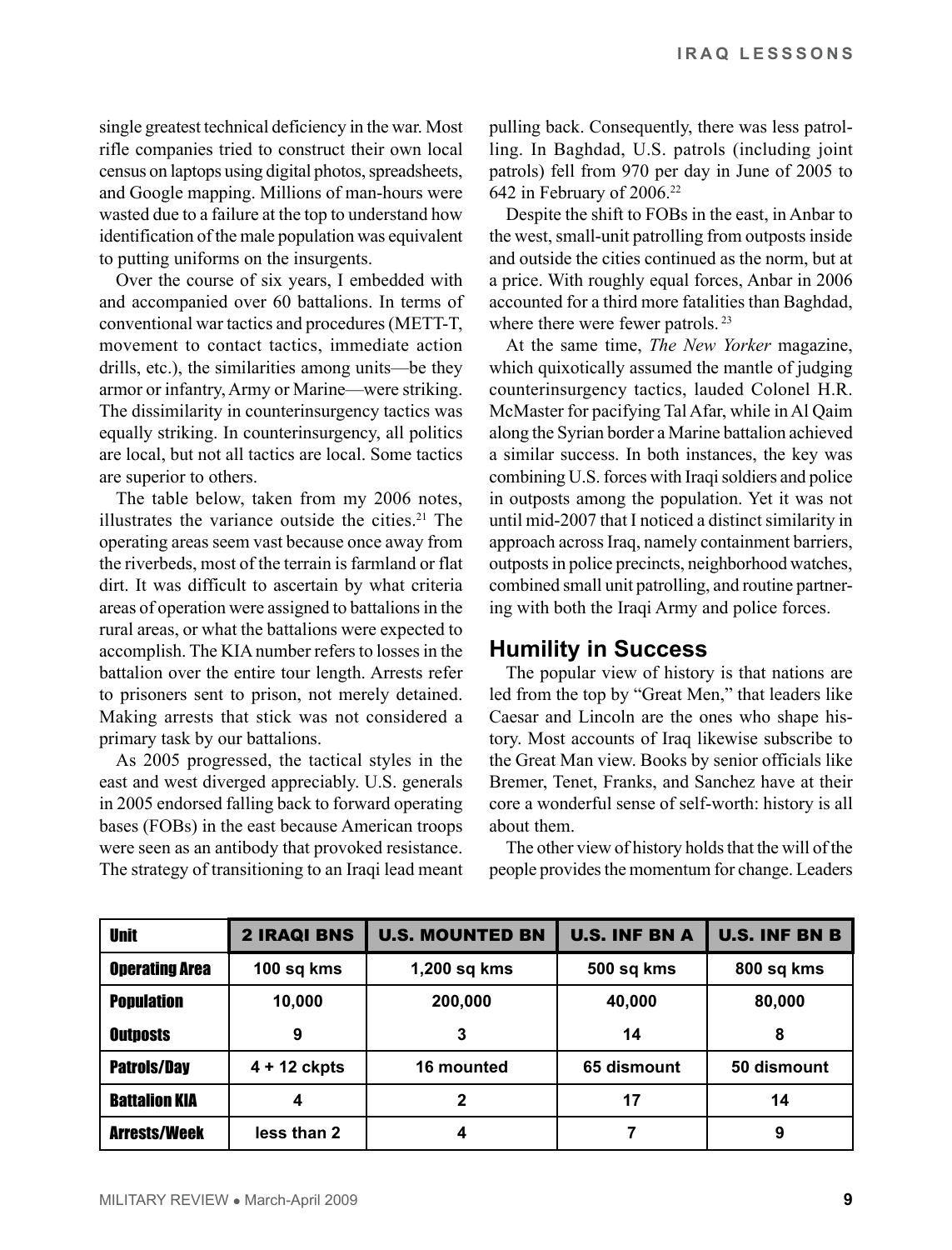are important, but only when they channel popular sentiments or have the common sense to ride the popular movement. "Battle is decided not by the orders of a commander in chief," Tolstoy writes in *War and Peace,* "but by the spirit of the army."<sup>24</sup> Iraq reflected Tolstoy's model. Events were driven by the spirit, or dispirit, of the people and tribes. Iraq was not a Great Man war. Iraq was a kaleidoscope. Turn it one way and you think you see the pattern. Then along comes some unexpected event and the pattern dissolves.

The Awakening changed the context of the war but wasn't sufficient in itself to turn the war around. That took the troop surge, increasing SOF pressure on insurgent leaders, and the shrewd orchestration of forces by Odierno and Petraeus on the eastern front.

The Awakening wasn't attributable to economic development; Anbar was starved for funds. It wasn't due to enlightened governance; Sattar referred to the Baghdad government as "those Persians." It wasn't caused by the surge; that came seven months later. It wasn't attributable to the coalition's troop-to-task density; Anbar was the economy of force province. The "rule of law" had no bearing; Baghdad wouldn't even accept the prisoners held in jails in Anbar.

Nor, judging by polls, can one conclude that Americans won Sunni hearts and minds. Indeed, when the Marines arrived in Ramadi in 2004, the residents called them "shotak," or soft sugar cake. The MEF's restrained approach elicited scoffing among the tribes. In April of 2004, hundreds of former Iraqi soldiers sneaked into Ramadi to initiate a battle that scarcely ebbed for the next 30 months and wrecked the city.

Sattar came from Ramadi, where American firepower had wrought destruction, providing ample reason for resentment. Yet his theme was that America had not come to occupy, while Al-Qaeda ruled by terror. The tribes rejected that idea in 2004; they bought it in 2006. Shortly before he was assassinated by Al-Qaeda, I asked Sattar why

## *Sattar referred to the Baghdad government as "those Persians."*

the Sunnis hadn't "awakened" years earlier and spared much bloodshed among both Americans and Sunnis. He thought for a moment, and then said, "We Sunnis had to convince ourselves. You Americans couldn't do it."

Some military writers refer to 2004-2006 as "BC," "before counterinsurgency," and to 2007-2008 as "AD," or "after Dave" (Petraeus). But the critical variable in the war—the Sunni swing—originated in Anbar before Petraeus arrived. Our COIN doctrine needs a section devoted to uncertainty and humility. We cannot predict when and why people change allegiances.

In 2003, the U.S.-led coalition overthrew Saddam because he refused to allow UN inspectors to determine that all weapons of mass destruction had been destroyed. In 2004, Bush changed that rationale to emphasize bringing freedom to Iraq. We do not know how the majority Shi'ites will use that freedom to treat the Sunnis and Kurds. While economic development, responsive governance, the rule of (Western) law, and nation building (in our image) are laudable goals, they remain unaccomplished in Iraq. But we must keep in mind that these unfinished tasks were not essential *military* tasks.

What caused the Americans to prevail? Both the Army and Marines went into Iraq with a mindset of a kinetic, decisive battle, but they turned that idea around in less than three years. The key COIN ingredients were forbearance in dealing with the people, partnering from the bottom up, and perseverance—patrolling in 110-degree heat in the dust and mud, amidst snipers and IEDs. The Sunnis grudgingly concluded that Americans were not soft sugar cake and that the Shi'ite-dominated government could not be overthrown. It was better to join with the strongest tribe and cut a deal with

## *Our COIN doctrine needs a section devoted to uncertainty and humility. We cannot predict when and why people change allegiances.*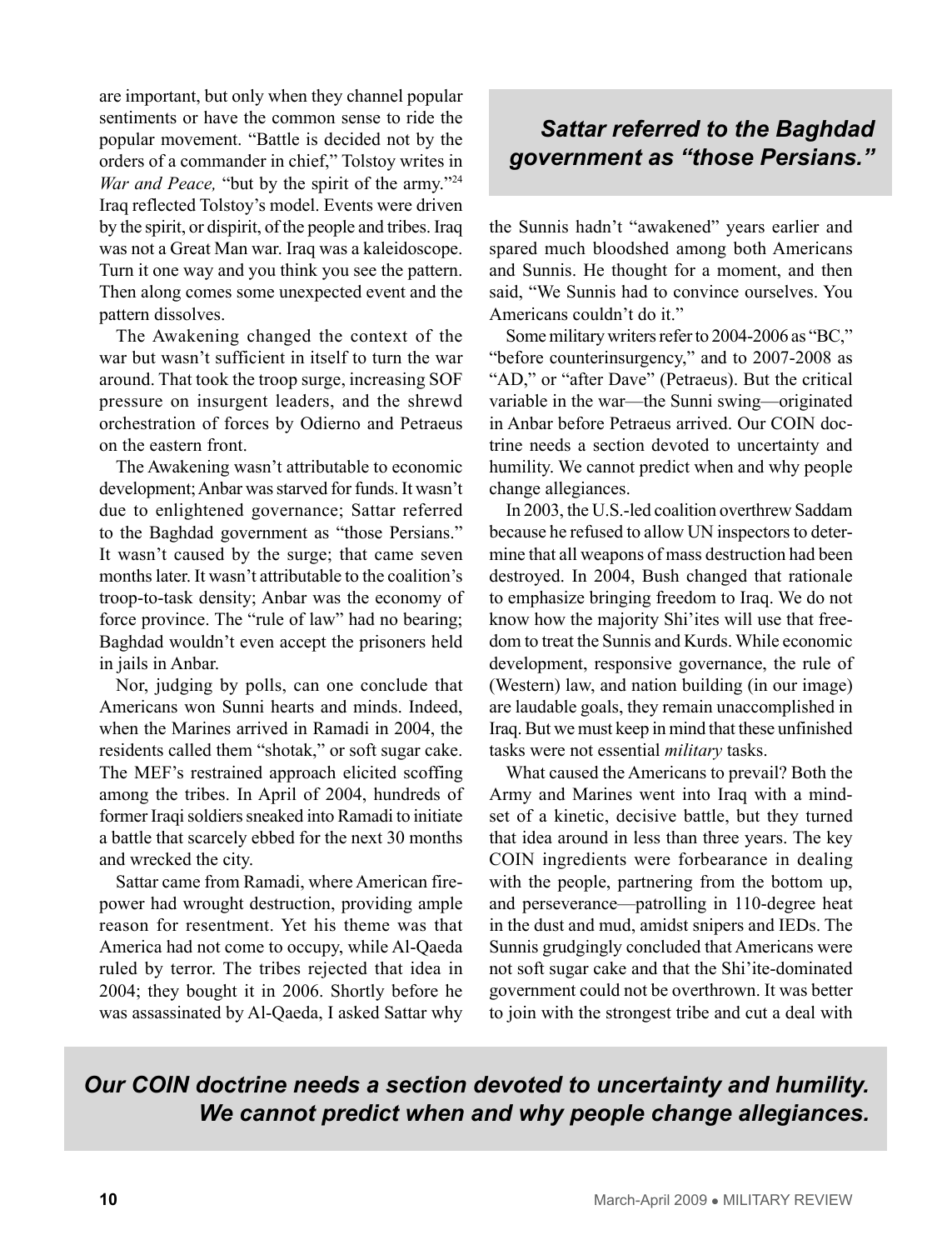*While economic development, responsive governance, the rule of (Western) law, and nation building (in our image) are laudable goals, they remain unaccomplished in Iraq.* 

Baghdad than remain under the control of the murderous Al-Qaeda with its vision of returning to a 9th-century caliphate.

All wars end, and this one will, too. We just do not know when. Recruits for our Special Forces are subjected to arduous tasks that seem to have no finish or boundaries. That uncertainty in the face of exhaustion tests the moral fiber of the recruit. In Iraq, our Soldiers and Marines passed that test. We cannot predict when the morale of the insurgent will break. So we must persevere, determined that the enemy will break before we do.

In our military writings, we have overemphasized theories about nation building and understated the practical effect of aggressive tactics on the ground. Our Soldiers and Marines are riflemen; they signed on to be grunts. We have to reward that aggressive spirit. Colonel John Ripley, a wonderful war-fighter, once remarked that grunts like to fight; they just know it's not politically correct to say so. Of all the variables, the perseverance and grit of our Soldiers and Marines were the most critical to success in Iraq.

## **Lessons for the Next Fight**

Afghanistan is the next test. The sanctuary in western Pakistan has enabled Al-Qaeda and the Taliban to regroup, while many of our NATO allies have been unwilling to engage. So the fighting has escalated.

> *Of all the variables, the perseverance and grit of our Soldiers and Marines were the most critical to success in Iraq.*

Of the four tasks essential to stabilizing Afghanistan, three are military:

● We must train a government force, to include a defense system at the village level that prevents the Taliban from establishing a sanctuary for Al-Qaeda inside Afghanistan. This training means U.S. troops must be fully partnered with Afghan troops and police. The fundamental defect is the lack of training for police detective work, census-taking, and imprisonment of wrongdoers.

Operating at the village level will test whether we have become too risk-averse as a military and as a nation—whether we are willing to patrol in the mountains without body armor, whether small units are permitted to conduct multi-day patrols, whether small outposts can be protected without incurring unsustainable costs, and whether our political system can sustain the publicity attendant to casualties, year after year. We know that Afghanistan will achieve a satisfactory level of stability only when the Pashtun sub-tribes reject and stand up to the Taliban. We don't know when that will happen. We know the tribes like to fight. In the film *Butch Cassidy and the Sundance Kid*, Paul Newman looks at the posse in pursuit and says, "Who are those guys?" The two famous bandits decide to flee rather than fight. Placing similarly unremitting pressure on the Taliban inside Afghanistan requires determination and endurance more than improved theories. The task is daunting, given that Pakistan's western frontier is a sanctuary.

• We must support that Afghan force (thus retaining leverage over the Kabul government) for at least a decade or more at a cost of several billion dollars a year.

● We must continuously strike at our real enemy—Al-Qaeda in western Pakistan. Although there's some hope that the western tribes and the army in Pakistan will prove stouter than in the past, Al-Qaeda remains a ticking bomb. A second dreadful attack upon American citizens would dramatically escalate the current clandestine, measured effort against Al-Qaeda. It's reasonable to assume the Joint Chiefs have a contingency plan to pursue Al-Qaeda inside Pakistan's frontier relentlessly, should a second attack occur.

These military tasks can draw on skills learned in Iraq. They are inadequate without the fourth task of linking security at the village level, through the